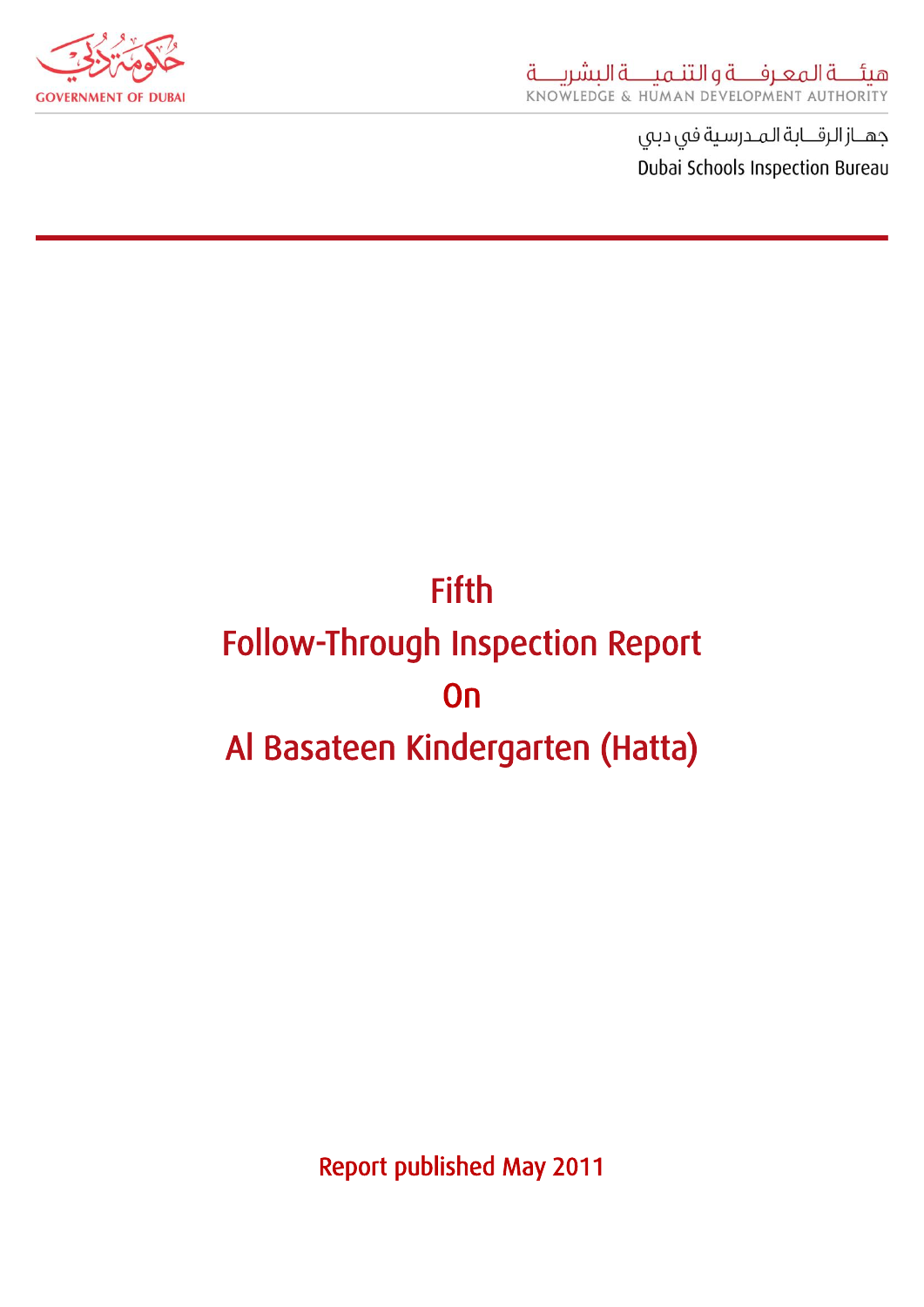

جهـــاز الرقـــابة الـمــدرسـية فى دبى Dubai Schools Inspection Bureau

## Basic Information

Al Basateen Kindergarten (Hatta) was inspected as part of the full inspection cycle across all schools in Dubai. The inspection covered key aspects of the work of the school at all stages. It evaluated students' achievements, the effectiveness of the school, the environment for learning and the school's processes for self-evaluation and capacity for improvement. During its most recent full inspection, the overall performance of the school was judged to be unsatisfactory and inspectors identified a number of recommendations which the school was required to address.

As a result of the overall performance of the school being judged unsatisfactory, Dubai Schools Inspection Bureau (DSIB) has conducted subsequent Follow-Through Inspections. The purpose of this fifth Follow-Through Inspection in April 2011 was to evaluate the progress made by the school in achieving improvements based on the recommendations set out in the full inspection report.

### Progress

Inspectors judged that Al Basateen Kindergarten (Hatta) had still not satisfactorily addressed the recommendations made by DSIB at the initial full inspection and subsequent Follow-Through Inspections. Inspectors will continue to undertake Follow-Through Inspections at regular intervals until the recommendations made by inspectors have been satisfactorily addressed.

## Overview

Al Basateen Kindergarten (Hatta) had not made acceptable progress with almost all the original DSIB recommendations. Acceptable progress had been achieved regarding health and safety and the transportation of the children to and from school. Attainment and progress had improved in three key subjects but not in English and science. Despite some initial training in lesson planning and delivery, most teachers did not plan lessons well, use time efficiently or deploy appropriate resources to support learning within the classroom. Curriculum planning was weak and there were no expected learning outcomes for children in all key subjects. More effective self-evaluation procedures were still required to enable the school to have a better understanding of overall performance and support school improvement.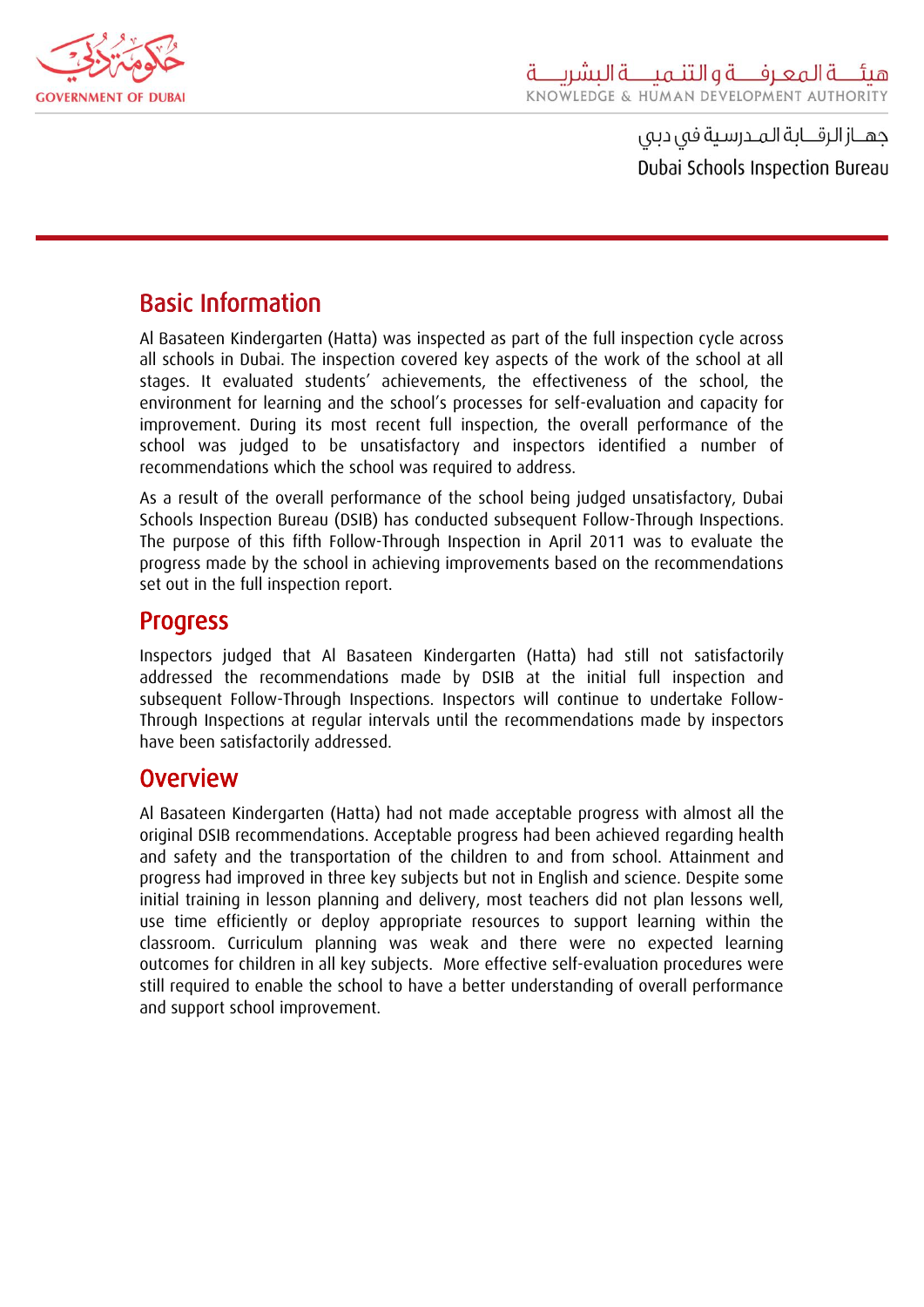

جهـــاز الـرقـــابة الـمــدرسـية فى دبى **Dubai Schools Inspection Bureau** 

# Inspection Recommendations

#### Improve attainment and progress in all subjects

The school had not met the requirements of this recommendation to an acceptable level.

Attainment and progress had improved in Islamic Education, Arabic and mathematics. Overall they were still unsatisfactory in English and science. There were a few minor improvements in children's functional writing and computational skills. Awareness of children's current attainment levels and what was appropriate for them was poor across the subject range. Teachers had begun to keep records of children's attainment but this practice was individual rather than through a whole school tracking system. Therefore, the school did not have an accurate view of what children knew, understood and could do. No systematic review of the children's standards in comparison to international benchmarks had begun.

#### Improve teaching methods to meet the needs of young children

The school had not met the requirements of this recommendation to an acceptable level.

Teaching remained unsatisfactory, overall. Despite some recent training most teachers had not developed an understanding of how young children learn. They continued to dominate lessons by speaking too much and not allowing children to communicate appropriately as part of their learning experiences. Planning the use of resources and time management in lessons were mostly poor. Consequently, children did not learn enough through their own investigation or in practical activities. Most children spent a considerable amount of lesson time waiting restlessly and learning little.

#### Develop the curriculum to provide a sufficiently engaging and balanced range of activities for all children

The school had not met the requirements of this recommendation to an acceptable level.

Curriculum planning did not meet the needs of most children. Most lessons were teachercentred, with only a few learner-centred activities in lessons, and only a few of them were sufficiently engaging and challenging. Children were, for the most part, sitting idly or listening passively to their teachers for too long. Snack and play time were not used well or creatively as potential learning opportunities. Planned opportunities for children's physical and creative development were rare. There was still no overall planned curriculum to show clearly what children were expected to learn.

#### Improve health and safety to include evacuation procedures, supervision of children and overcrowding on school buses;

The school had met the requirements of this recommendation to an acceptable level;

The school's transport service had improved and was now safe, secure and there was no overcrowding on the buses. Observations of bus arrivals and departures were orderly with adult supervision. Seat belts were now used and timing of the buses was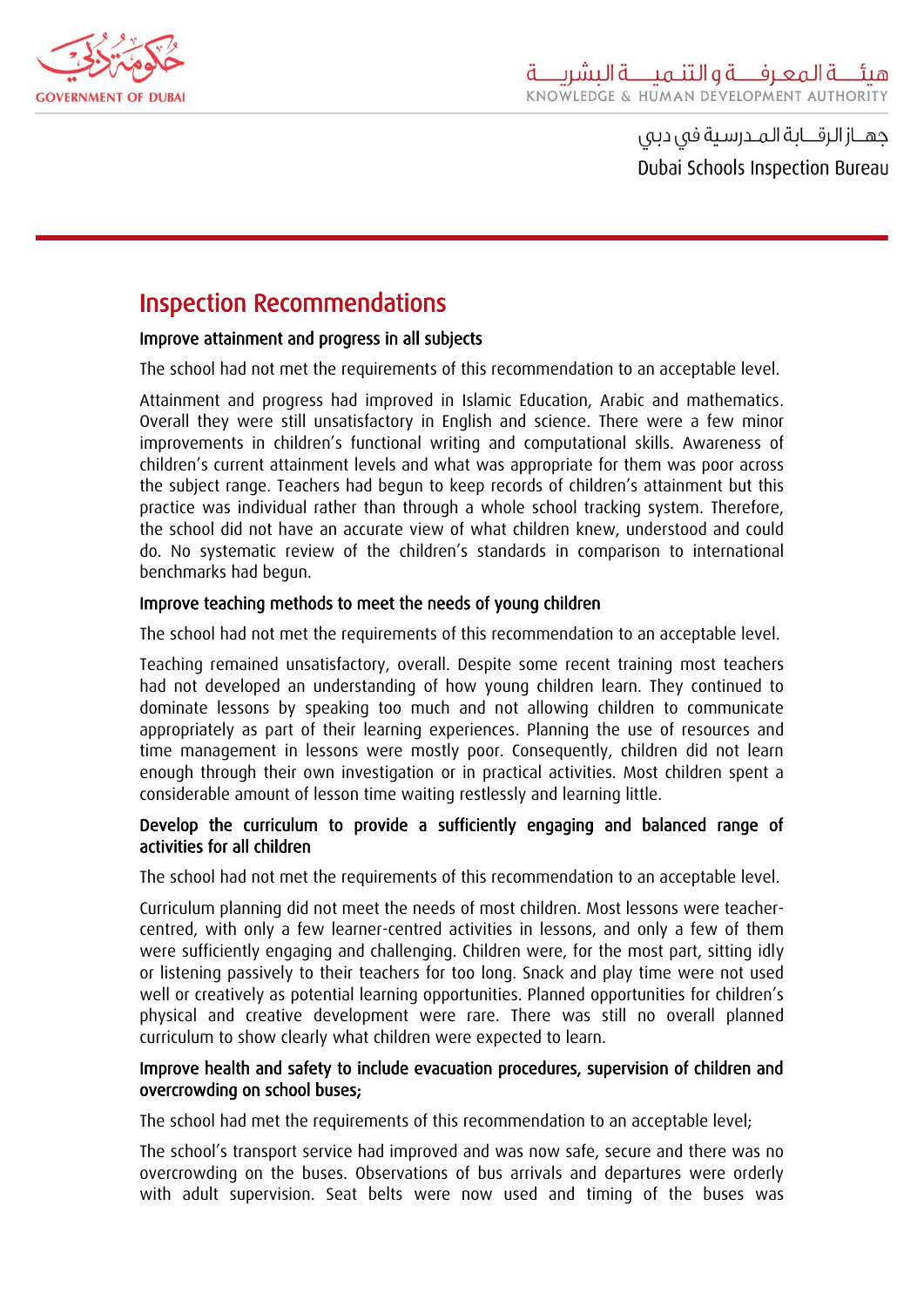

جهــاز الرقـــابة الـمــدرسـية فى دبى Dubai Schools Inspection Bureau

reasonable and unrushed. The school held an evacuation drill three times before the inspection and had recorded and evaluated the system for further improvement. Supervision during break-time was now acceptable. Provision for the management of heath issues by the nurse had been increased to three days per week.

#### Improve leadership capacity to self-evaluate and set short and long term goals for school improvement;

The school had not met the requirements of this recommendation to an acceptable level.

The school presented a very brief action plan that addressed three of the five DSIB recommendations. However, the plan had not been based on an in-depth self-evaluation of attainment, teaching, learning and the curriculum. Consequently, leadership had not fully focused on these aspects of provision as priorities. Long and short-term goals were not clearly set out to guide staff in how best to respond to the recommendations from the last inspection report. The school's capacity for improvement remained weak.